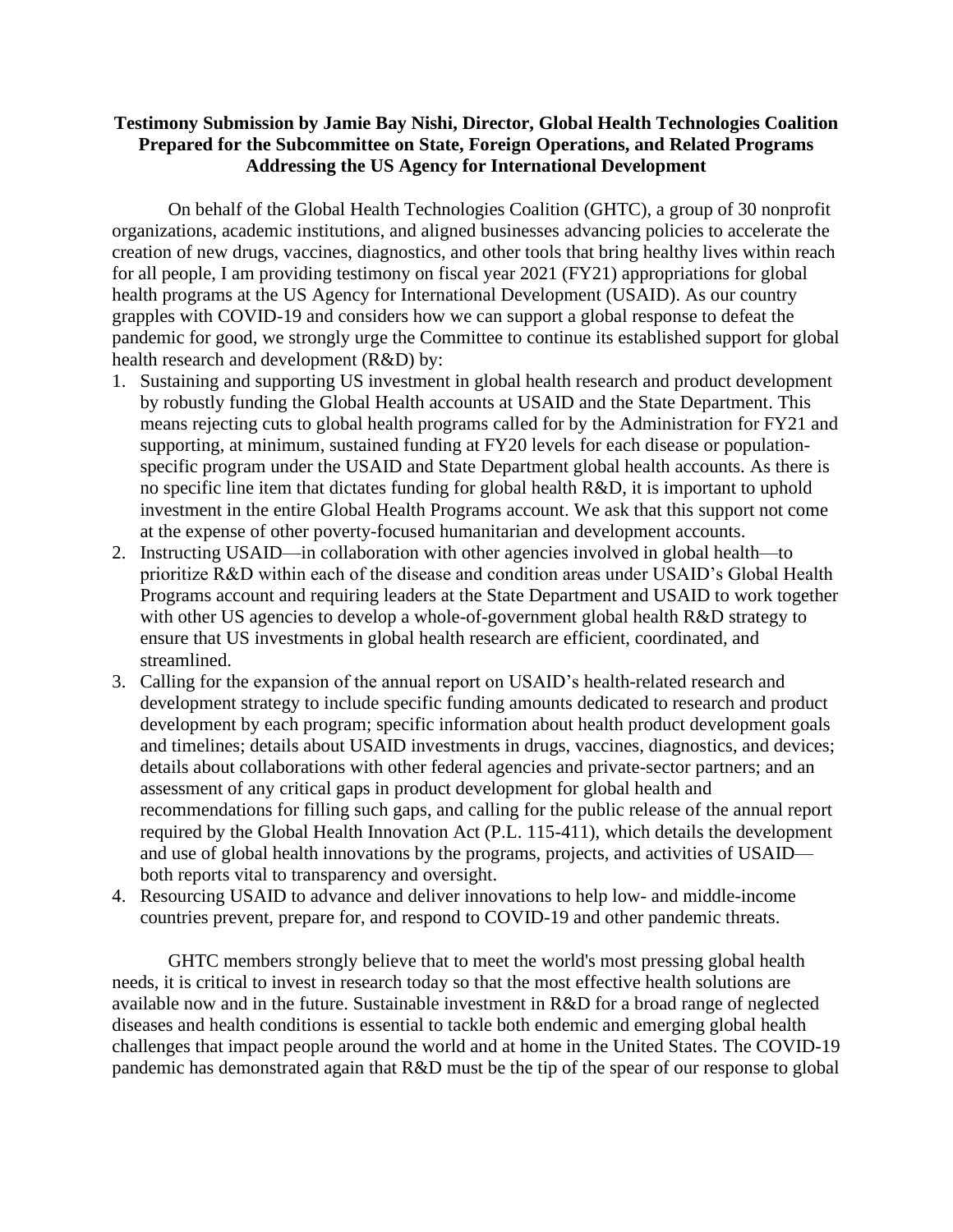health emergencies and that innovation is our exit strategy from the economic and social crises spurred by the public health containment measures necessitated by our lack of effective tools.

This reality holds across many everyday emergencies in global health—conditions affecting communities around the globe that cause suffering and death often absent from the headlines. While we have made tremendous gains in global health, millions of people around the world are still threatened by HIV/AIDS, tuberculosis (TB), malaria, and other neglected diseases and health conditions. In 2018, TB killed 1.5 million people, surpassing deaths from HIV/AIDS, while 1.7 million people were newly diagnosed with HIV. Nearly half the global population remains at risk for malaria, and drug-resistant strains are growing. Of all global maternal and child deaths, 80% occur in sub-Saharan Africa, with 1 out of every 13 children in the region dying before the age of 5—often from vaccine-preventable or other communicable diseases.

These figures highlight that new tools and technologies are critical, both to address unmet global health needs and to address challenges of drug resistance, outdated and toxic treatments, and difficulty administering current health technologies in poor, remote, and unstable settings. We must also continue investing in the next generation of tools to prepare for emerging threats. As humans live closer and closer to wildlife, the threat of emerging infectious disease outbreaks will intensify. The COVID-19 pandemic has demonstrated once again that we do not readily have all the tools needed to prevent, diagnose, and treat many neglected and emerging infectious diseases—a reality brought into sharp focus during the Zika and West African Ebola epidemics just a few years ago. Yet, the impact of the rVSV-ZEBOV (ERVEBO) Ebola vaccine on the ongoing Ebola epidemic in the Democratic Republic of the Congo demonstrates the power of having the right tool at the right time to respond to a health emergency. ERVEBO has been used to vaccinate more than 250,000 at-risk individuals in the area. With a 97.5% efficacy rate against the Ebola Zaire virus, this vaccine is highly protective and is now a vital tool for this and future Ebola outbreaks—and it was developed with help and funding from the US government. It is critical we keep investing in the development of next-generation tools so they are ready to go when we need them.

USAID is the only US agency with a mandate to focus on global health and development. For that reason, USAID is uniquely positioned to support the end-to-end development of new global health technologies—from defining a global health challenge, to designing a tool to address it, developing that tool through clinical trials, and delivering that tool to communities most in need—in a way that is not replicated elsewhere in the US government, particularly for late-stage research and product development. USAID's global presence and unique understanding of the needs of patients in different settings and contexts is key to developing health innovations that are transformative on the ground. We applaud the efforts that USAID has made in fostering innovation in health technologies, including:

- Supporting research to develop safe, effective, and accessible tools to prevent HIV in the developing world—including HIV vaccines and microbicides, which have tremendous potential to prevent HIV infection in women—and a low-cost, rapid, disposable HIV/AIDS diagnostic test designed for infants.
- Supporting the development of vaccines, antimalarials, insecticides, and novel vector control tools against malaria, including a promising single-dose cure.
- Playing a key role in the global effort to fight TB by supporting research to develop new therapeutics, including innovative drug regimens and diagnostics for drug-susceptible and drug-resistant TB. The world's first child-friendly TB medicine was developed with seed funding from USAID, and now USAID is supporting an all-oral treatment regimen in late-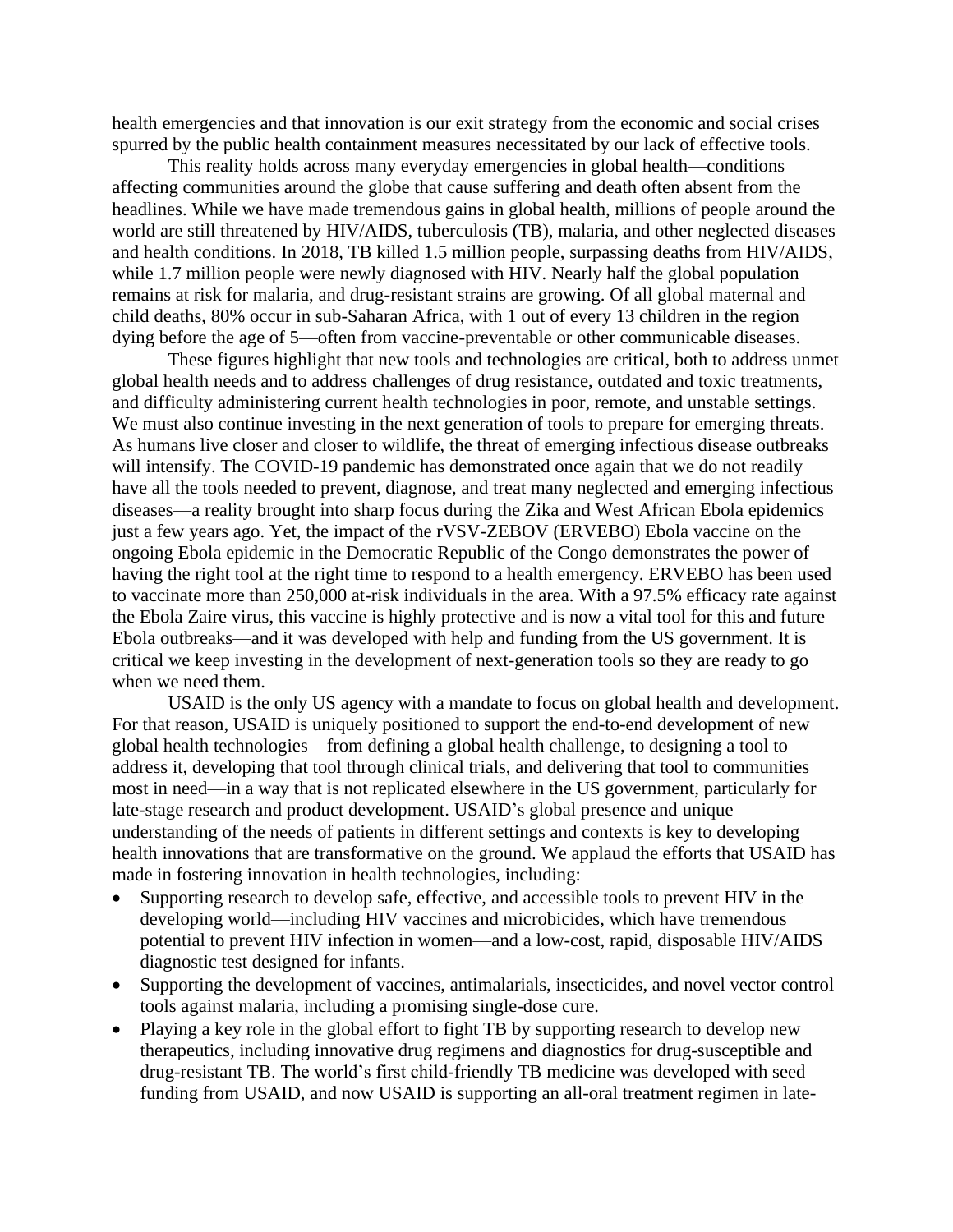stage clinical trials that could reduce the time it takes to treat drug-susceptible TB from 6 months to 4 months.

- Developing interventions to help women and children during childbirth in low-resource settings where there may not be electricity, refrigeration, or trained health workers.
- Developing tools for low-resource settings to combat emerging infectious diseases, primarily through the Grand Challenges for Ebola and Zika programs, a model that could be replicated and resourced to save lives and end the global COVID-19 pandemic for good.

USAID is an important partner in global health product development, and it is critical for the agency to bolster this function of its global health programming. This means that global health programs within USAID require robust funding to ensure they have sufficient resources for both ongoing programs and forward-looking R&D efforts. For the vast majority of USAID's global health programming, there are no dedicated funding streams or programs expressly supporting global health R&D. This means that decisions to invest in developing new global health technologies—the tools needed to make programming more successful and efficient and to further the agency's global health mission—are made at the program level, based on funding allocations for each disease or population-specific health area. To ensure research is appropriately prioritized, global health programs need robust resources. Funding cuts—such as those proposed in the Administration's FY18, FY19, FY20, and FY21 budget requests—would put significant strain on USAID's global health programs and jeopardize the agency's ability to balance current programming demands with needs for new drugs, vaccines, diagnostics, and other tools to accelerate global health gains.

This is even more true as COVID-19 strains the delivery of essential health services globally and forces USAID programs to adapt to maintain progress against the full range of health challenges. GHTC supports robust supplemental funding for USAID Global Health Programs in future emergency COVID-19 funding bills, and urges the Committee to consider resourcing USAID's unique capabilities in R&D to develop COVID-19 detection, prevention, and treatment tools designed for use in challenging low-resource settings, where interventions being developed in and for high-income countries may not be usable. The Grand Challenge model deployed during the Ebola and Zika global health emergencies holds tremendous promise to advance desperately-needed tools for a global response to COVID-19 and other emerging health threats, but USAID needs dedicated resources to devote to R&D while also responding to emergency programming needs.

USAID recognizes the value of global health R&D and how new global health tools can curb infectious disease outbreaks, end preventable maternal and child deaths, and achieve an AIDS-free generation. The agency's annual report on its Health-Related Research and Development Strategy is an important tool in which USAID details its work in global health R&D and describes how these efforts advance the Agency's overarching global health goals. Yet, over time, the level of detail included in this annual report has diminished, reducing the report's functionality as a tool of transparency and oversight. For that reason, we urge the Committee to include report language in the FY21 State, Foreign Operations, and Related Programs bill directing USAID to include in the report the specific funding amounts dedicated to research and product development by each program within the Bureau for Global Health; specific information about health product development goals and timelines; details about USAID investments in drugs, vaccines, diagnostics, and devices; details about collaborations with other federal agencies and private-sector partners; and an assessment of any critical gaps in product development for global health and recommendations for filling such gaps. This level of reporting